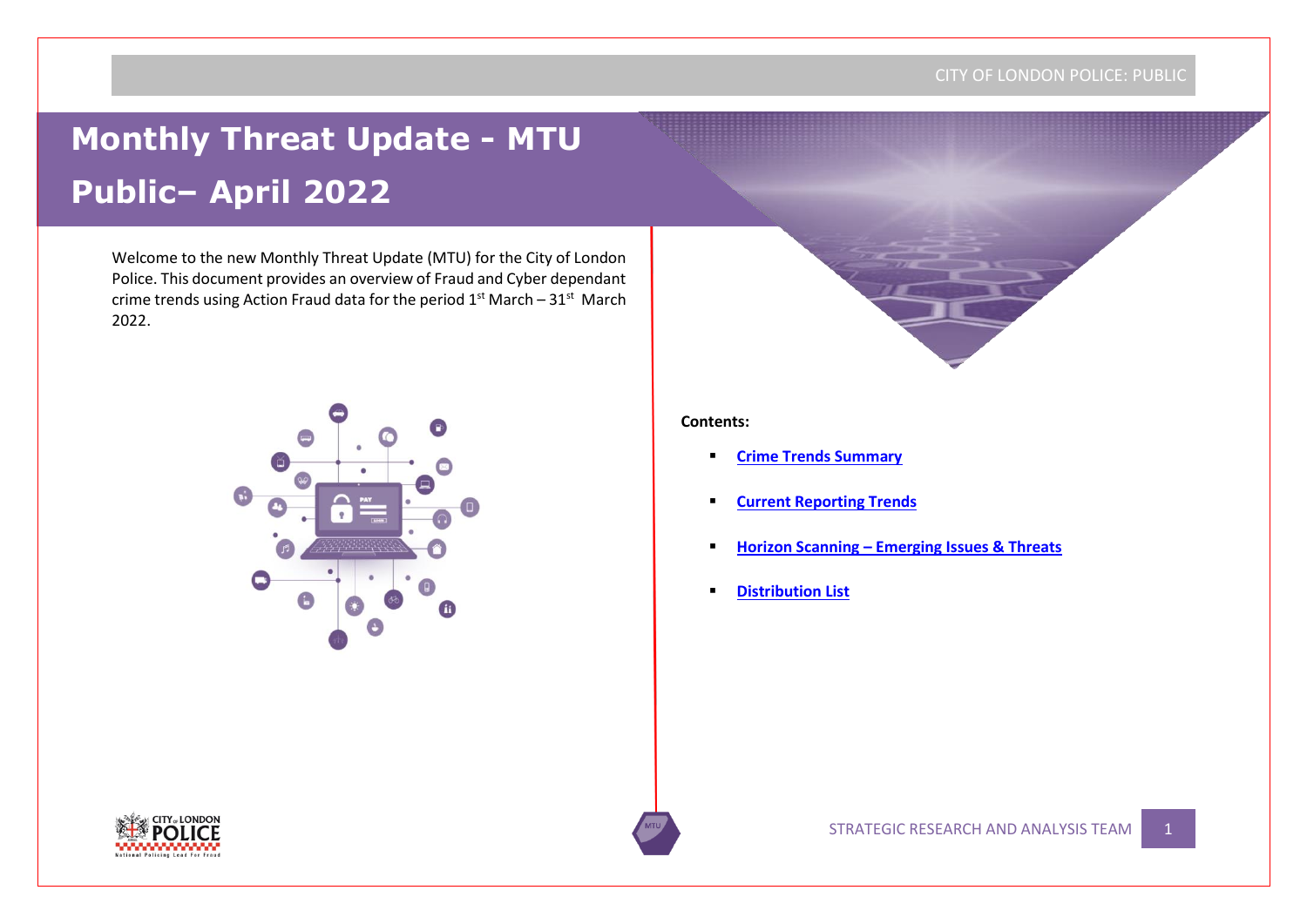<span id="page-1-0"></span>

# **Crime Trends Summary**

- **Both Crime and information reports for fraud have slightly decreased** in February by 2% to 43,793. This is lower than the same time last year where 51,786 reports were received. For both crime and information reports, 27 out of 54 fraud types showed an increase in reporting compared to the previous month, whilst 19 out of 54 fraud types showed an increase in reporting compared to the same time last year.
- **Cyber-crime and information reporting** has risen again in March by 9% and are now 20% higher than 2021 average. **Computer Viruses, Hacking – Personal** and **Hacking – social media** all show increases in March.
- **Door to Door Sales** has increased once more after a gradual drop in reporting since a peak in July 2021. We would expect reporting to continue to increase as the weather gets warmer.
- **Application Fraud** continues to show a gradual pattern of increased reporting since a drop in reporting in April 2020. The reporting levels are approaching but not quite at pre-pandemic levels.



- After a drop in February, **Telecoms Industry Fraud** has increased once more. Figures appeared to have grown to reflect pre pandemic figures once more.
- **Cheque, Plastic and Online Bank Accounts Fraud: Reporting has** increased by 3% compared to the previous month. It is now just 1% below the previous year average.

# **Current Reporting Trends**

## **January MO's**

- Individuals have reported seeing advertisements on social media for tax rebates, clicking on the link and supplying personal and financial information. Some reports claim that the company then obtain tax refunds from HMRC but keep the money for themselves.
- Text messages are still being sent stating that a delivery has been attempted but the recipient was not home. To reschedule a new delivery date the recipient is asked to click on a link which takes them to a website requesting personal and financial information. There have been previous variants of this type of message, including requests for payments of customs fees.
- Action Fraud and Which? have issued warnings to the public about scammers trying to take advantage of the £150 council tax rebate being issued to households now. Scammers have been contacting people purporting to be calling about the refund and requesting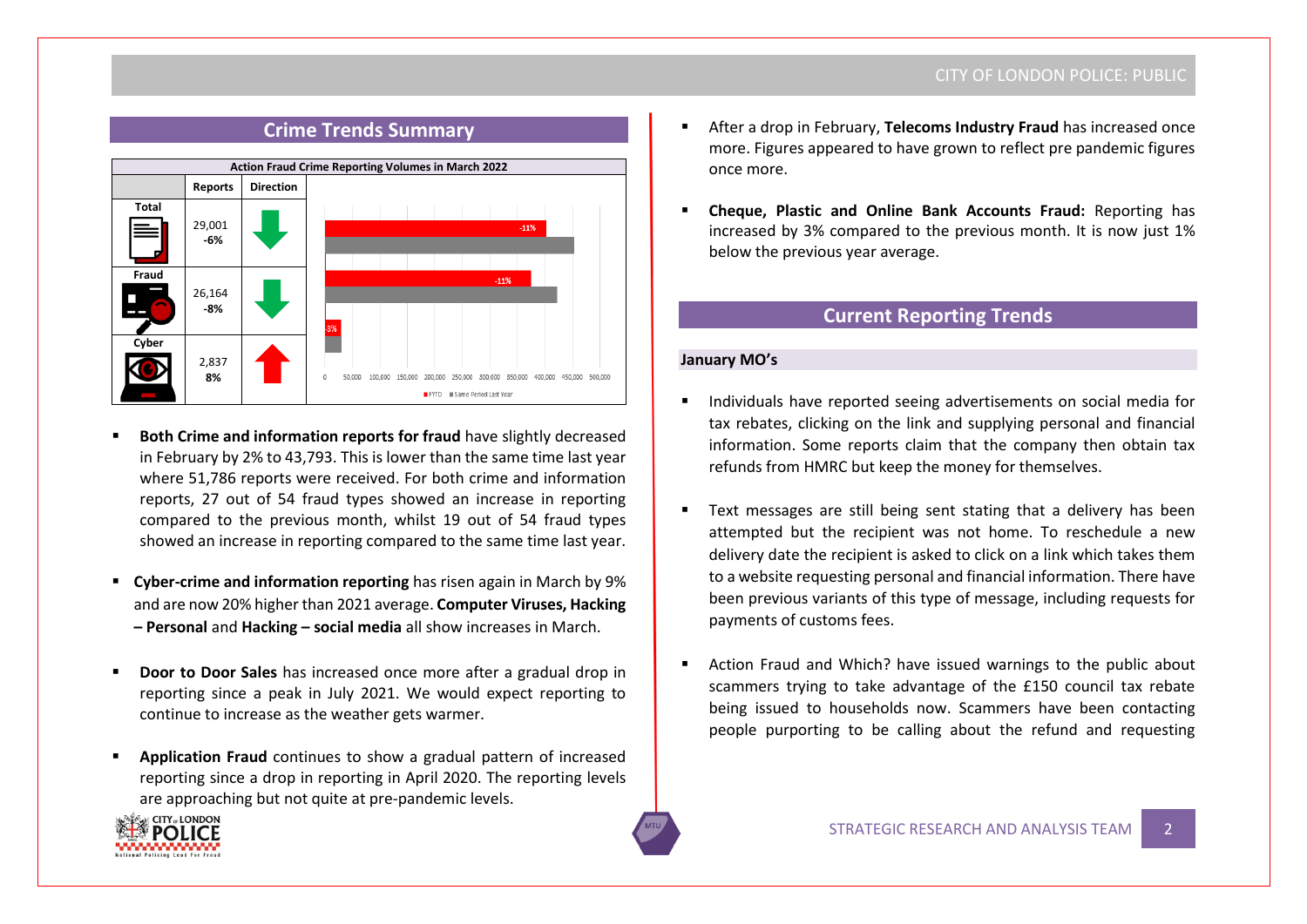banking details. There have been other variations of the scam through text and email<sup>1</sup>.

- Action Fraud have issued an alert regarding fake Norton emails, after receiving 110 reports in a week. The emails state that the recipient's anti-virus software has expired or is set to renew and are urged to contact the 'support' team to cancel. The email contains a scam telephone number or links to a website designed to steal personal and financial information.
- Scams using the crisis in Ukraine as a hook continue to circulate. Charity scams are still relatively common, including ones in relation to pets, as well as scams relating to fake 'crypto investment' opportunities. In addition, Action Fraud has issued a warning relating to fake emails targeting Instagram accounts with the emails claiming that someone is trying to recover a password from Russia. Action Fraud have received 272 reports about this MO in one week. There have also been reports of phone calls purporting to be from BT requesting remote access to the recipient's laptop claiming their device had been hacked by Russians.
- An alert has been issued in relation to emails currently in circulation promoting Bitcoin investment schemes claiming to be endorsed by Martin Lewis. Action Fraud received over 1,000 reports at the time of reporting.
- In the run up to the summer, Action Fraud have released several alerts warning the public about ticketing scams. Many festivals and popular

concerts have sold out and members of the public may be looking on social media sites to obtain last minute tickets to these events, putting themselves at risk of being scammed. This has been highlighted in previous Monthly Threat Update's and we would expect to see an increase in reporting over the coming months.

▪ Fraudsters are posing as WhatsApp support and contacting members of the public via the app to obtain personal and financial information. The scammers either request a verification code to gain access to the recipients account details or request credit card information.

**So What?** New MO's devised by fraudsters in order to trick victims into handing over personal and financial details.

**Provenance:** SAIP data

# **Horizon Scanning – Emerging Issues & Threats**

## **Driving Licence Application Delays**

There have been reports of significant delays in the processing of driving licence applications, renewals, and medical applications. This is believed to be caused by the covid pandemic which impacted on staffing levels. The government have criticised the DVLA for the delays and are examining a variety of options for speeding up the processing of applications and how to prevent delays occurring in the future.



<sup>1</sup> [Warning: Beware scam calls about the Government's £150 council tax](https://www.moneysavingexpert.com/news/2022/04/warning--councils-will-never-call-to-ask-for-bank-details/)  [rebate \(moneysavingexpert.com\)](https://www.moneysavingexpert.com/news/2022/04/warning--councils-will-never-call-to-ask-for-bank-details/)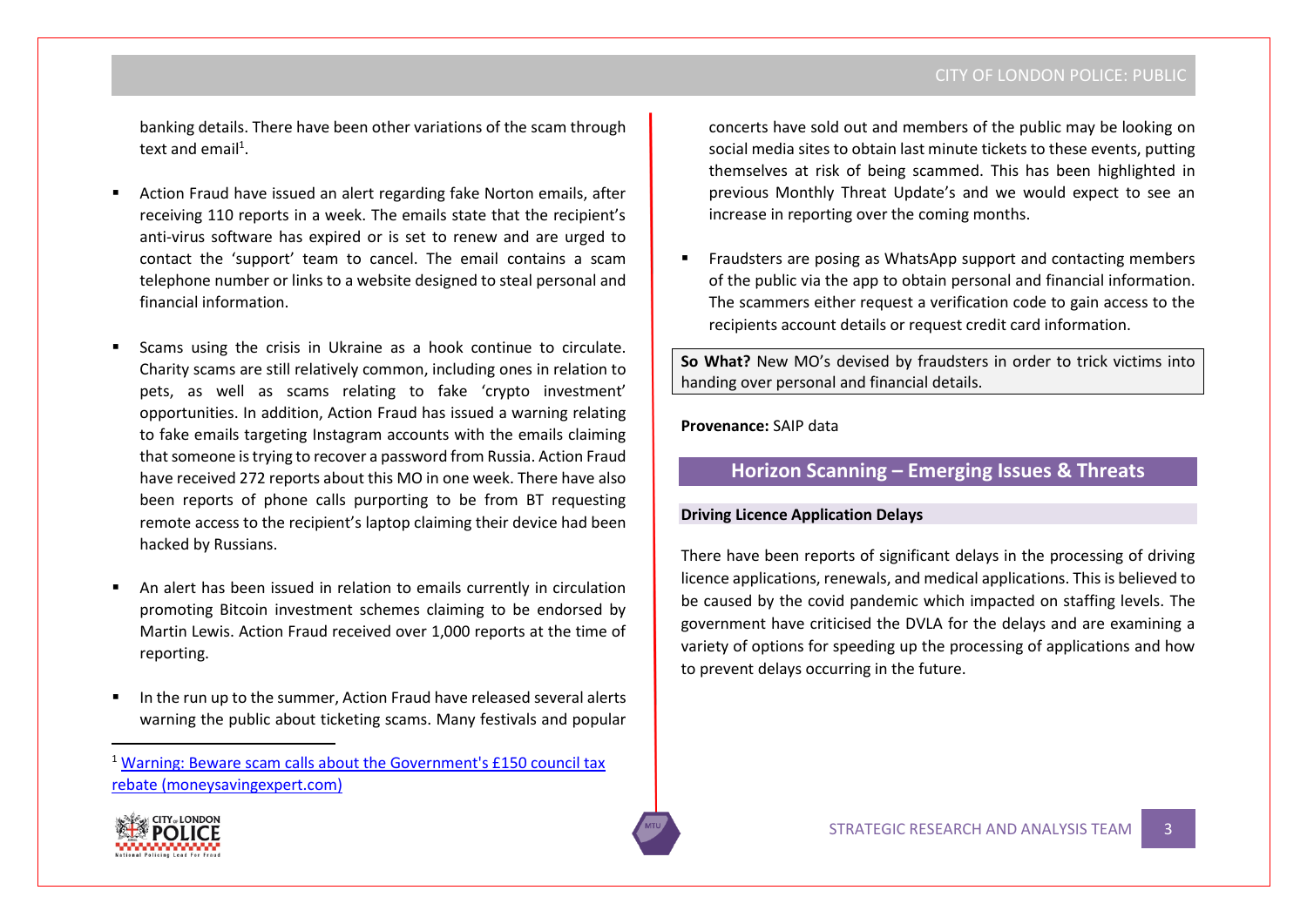These delays may lead to an increase in DVLA related scams as a result and we are currently seeing DVLA related scams in circulation. Although not a new MO, the volume of these scams could increase, particularly with the DVLA encouraging people to complete their DVLA applications online rather than sending off paper applications, saying that the online process is much quicker. DVLA related scams include scammers impersonating the DVLA to obtain financial and personal information from them and fake websites set up charging high fees for processing applications. DVLA scams currently circulating include scams offering vehicle tax refunds, failed vehicle tax payments, and recipients being sent an email stating their details are not up-to-date and to click on the link to update details otherwise their driving licence will be cancelled. If there are a backlog in processing and increased call volumes to DVLA this may prevent recipients from checking with DVLA as to whether these emails are genuine.

**So What?** Scammers will look to use the DVLA delays as a hook to scam money and obtain personal and financial details from members of the public.

#### **Provenance:**

[DVLA backlog as medical delays to drag on until autumn | News | The](https://www.thetimes.co.uk/article/dvla-backlog-as-medical-delays-to-drag-on-until-autumn-jhtm27xm3)  [Sunday Times \(thetimes.co.uk\)](https://www.thetimes.co.uk/article/dvla-backlog-as-medical-delays-to-drag-on-until-autumn-jhtm27xm3)

[Grant Shapps pledges to do 'whatever it takes' to improve DVLA | The](https://www.independent.co.uk/news/uk/grant-shapps-dvla-government-transport-secretary-prime-minister-b2066468.html)  [Independent](https://www.independent.co.uk/news/uk/grant-shapps-dvla-government-transport-secretary-prime-minister-b2066468.html)

[When the DVLA says you can expect your new driving licence and other](https://www.walesonline.co.uk/news/wales-news/dvla-driving-licence-application-dealt-23759494)  [applications to be dealt with -](https://www.walesonline.co.uk/news/wales-news/dvla-driving-licence-application-dealt-23759494) Wales Online

[Dyfed-Powys Police issues warning about DVLA details scam | Western](https://www.westerntelegraph.co.uk/news/20065786.dyfed-powys-police-issues-warning-dvla-details-scam/)  **[Telegraph](https://www.westerntelegraph.co.uk/news/20065786.dyfed-powys-police-issues-warning-dvla-details-scam/)** 

[DVLA releases latest scam images to help keep motorists safe online -](https://www.gov.uk/government/news/dvla-releases-latest-scam-images-to-help-keep-motorists-safe-online) [GOV.UK \(www.gov.uk\)](https://www.gov.uk/government/news/dvla-releases-latest-scam-images-to-help-keep-motorists-safe-online)

[DVLA issue warning of 5 scams drivers need to be aware of | Stroud News](https://www.stroudnewsandjournal.co.uk/news/20003232.dvla-issue-warning-5-scams-drivers-need-aware/)  [and Journal](https://www.stroudnewsandjournal.co.uk/news/20003232.dvla-issue-warning-5-scams-drivers-need-aware/)

## **Holiday Fraud**

With covid restrictions easing worldwide, the tourism industry has seen a massive boost with holiday and flight bookings increasing, particularly for travel during the Easter holidays. However, along with this increase in holiday and travel demand a combination of factors have led to confusion, delays and cancellations threatening to disrupt holiday plans. For example, like driving licence delaysthere has been an increased demand for passport renewals which has led to processing backlogs by the passport office. As well as delays in passport processing, due to Brexit there has been uncertainty over passport expiry dates as well, with some travellers reportedly been turned away due to not having the correct documentation. There have been additional complications around different rules and requirements for vaccination and covid documentation needed for different destinations. In addition, there have been flight cancellations and reported chaos at airports due to alleged airport staff shortages.

All these factors are likely to cause uncertainty and confusion for travellers which may be exploited by fraudsters. For example, scammers may exploit the issues around passport delays and send phishing emails purporting to be from the passport office. In addition, phishing emails could be sent over covid rules and lateral flow tests. As mentioned in the last monthly threat update, now lateral flow tests are no longer free, scammers may offer nonexistent tests at low prices. Any cancellations of flights or holidays due to

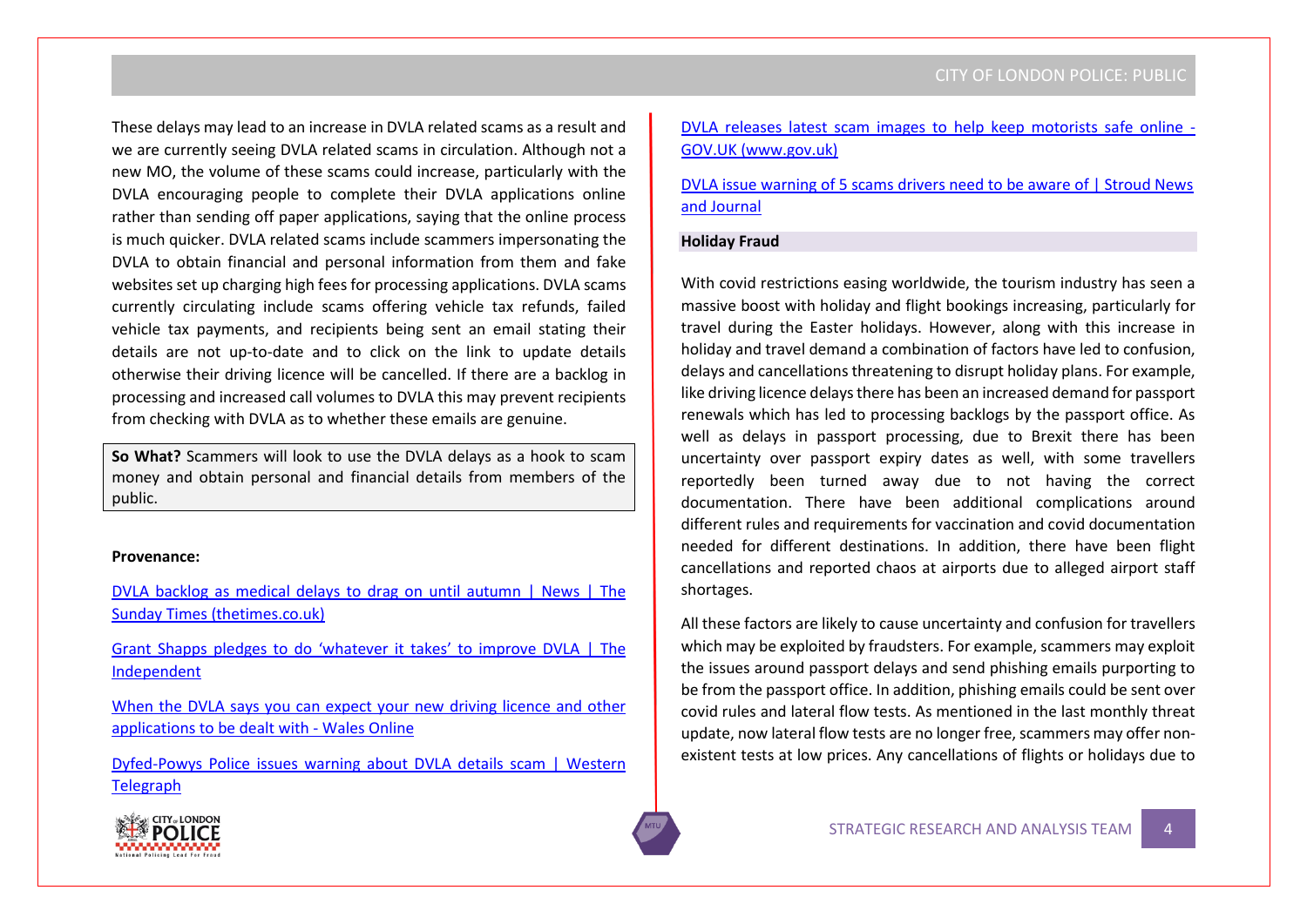passport issues could lead to holidaymakers searching for last-minute lowcost holidays and this demand could again be exploited by criminals.

In the longer-term there have reports of the cost-of-living crisis leading to an increase in the cost of holidays. Any price increases could lead to holiday makers looking for cheaper deals online which again offers opportunities to criminals to take advantage of.

**So What?** Scammers will look to take advantage of any confusion and demand over travel. As free covid testing ends, scammers will look to exploit consumers looking to buy low-cost lateral flow tests.

## **Provenance:**

Allow up to ten weeks to apply for a British passport - GOV.UK (www.gov.uk)

[Summer holidays under threat as British Airways cancels popular routes](https://www.telegraph.co.uk/news/2022/04/21/summer-holidays-threat-british-airways-cancels-popular-routes/)  [\(telegraph.co.uk\)](https://www.telegraph.co.uk/news/2022/04/21/summer-holidays-threat-british-airways-cancels-popular-routes/)

[How to urgently renew UK passport as Home Office issues warning about](https://www.dailyrecord.co.uk/lifestyle/travel/how-urgently-renew-passports-home-26790183)  [applications -](https://www.dailyrecord.co.uk/lifestyle/travel/how-urgently-renew-passports-home-26790183) Daily Record

['Huge' passport delays branded 'shambles' | Travel Weekly](https://travelweekly.co.uk/news/air/huge-passport-delays-branded-shambles)

[EasyJet and Ryanair passport warnings leave travellers confused over](https://www.walesonline.co.uk/news/uk-news/easyjet-ryanair-passport-warnings-leave-23652613)  travel rules - [Wales Online](https://www.walesonline.co.uk/news/uk-news/easyjet-ryanair-passport-warnings-leave-23652613)

[EasyJet says govt delays in crew security checks are 'adding to flight](https://news.sky.com/story/easyjet-blames-government-for-delays-that-are-adding-to-flight-cancellations-12588519)  [cancellations' | Business News | Sky News](https://news.sky.com/story/easyjet-blames-government-for-delays-that-are-adding-to-flight-cancellations-12588519)

[Travel chaos and flight cancellations will rule this summer | CNN Travel](https://edition.cnn.com/travel/article/travel-chaos-summer-2022/index.html)

[Premier Inn and Park Plaza hotels concerned by inflation and staff](https://www.standard.co.uk/business/premier-inn-park-plaza-pphe-whitbread-results-inflation-staff-shortages-b996845.html)  [shortages despite return to profit | Evening Standard](https://www.standard.co.uk/business/premier-inn-park-plaza-pphe-whitbread-results-inflation-staff-shortages-b996845.html)



[Price rise threat fuels early sales | Travel Weekly](https://travelweekly.co.uk/news/tour-operators/price-rise-threat-fuels-early-sales)

[Confusion for Greece holidays as tourist board says entry rules 'won't](https://www.independent.co.uk/travel/news-and-advice/greece-travel-entry-rules-test-latest-b2067312.html)  change' this weeken[d | The Independent](https://www.independent.co.uk/travel/news-and-advice/greece-travel-entry-rules-test-latest-b2067312.html)